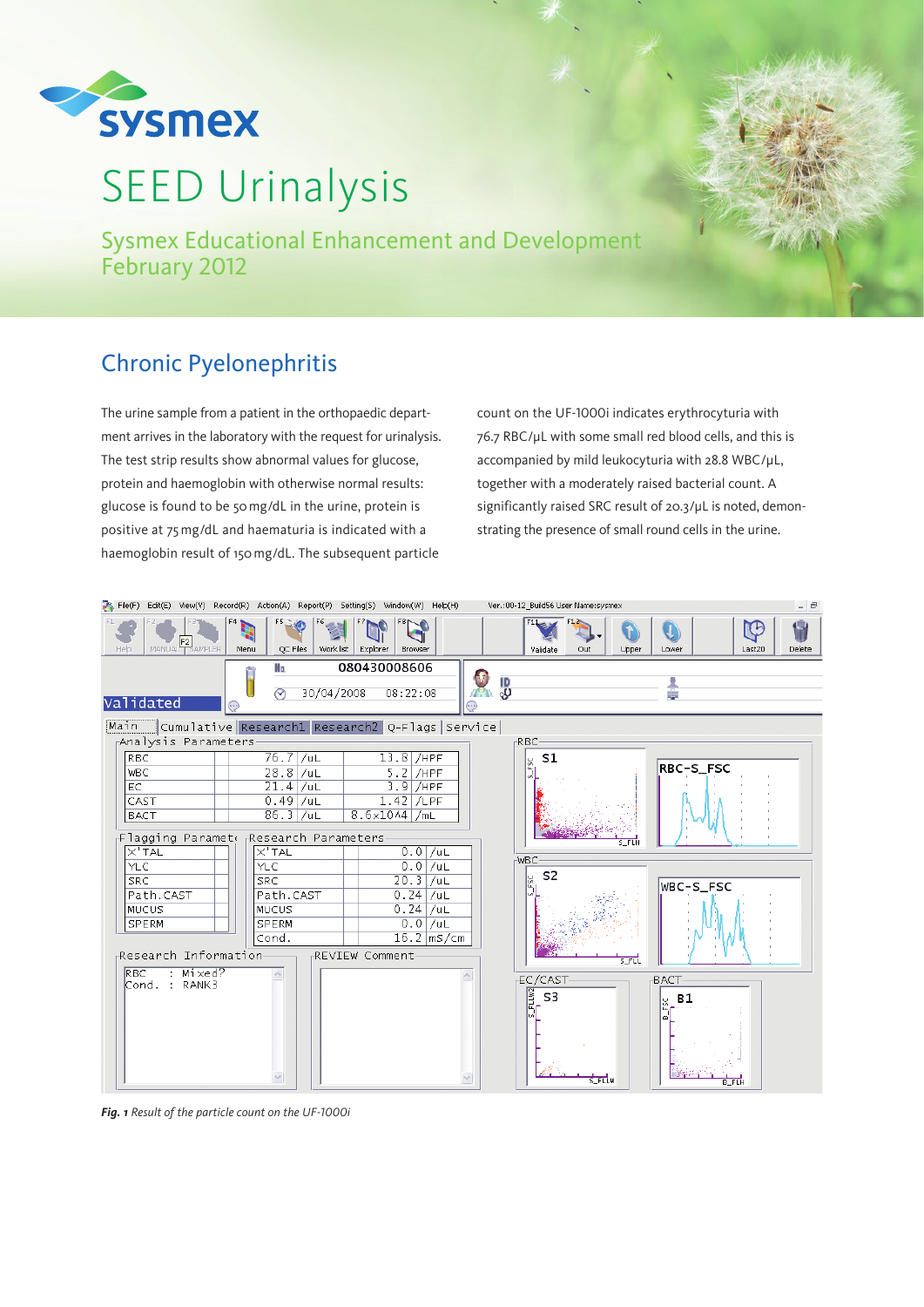

*Fig. 2 Round epithelial cells on microscopy of the urine sediment*

The sediment is prepared for examination of the red blood cell morphology and possibly further differentiation of the small round cells. The indication by the UF-1000i of some small red blood cells is confirmed by the finding of microcytic red blood cells in the urine sediment but without the presence of dysmorphic forms. The small round cell result on the UF-1000i is based on the presence of  $4 - 5$  renal epithelial cells/visual field and isolated urothelial cells, which can be seen beside the red blood cells, white blood cells and bacteria.

The clinical chemistry tests show slightly raised serum levels for urea (60mg/dL), creatinine (1.5mg/dL) and glucose (1+). The ESR is highly elevated (50 mm/h) as is the CRP (1.5 mg/dL). A follow-up request for the α-1-microglobulin from this patient's urine yields a raised level of 120 mg α-1 microglobulin/g creatinine. On ultrasound, one of the kidneys appears shrunken and hyperechoic. Scarred contractions and a thickened pyelic wall with slightly blurred renal architecture can be seen, which together with the laboratory results confirm the suspicion of chronic pyelonephritis.

#### **The condition of chronic pyelonephritis**

Chronic pyelonephritis is damage to the renal interstitium and tubule cells due to inflammation. Untreated, it can lead to an increasing loss of renal function and a need for dialysis. Chronic pyelonephritis originates from bacterial, mycotic or viral infections that either persist subliminally or can occur again and again due to promoting factors. The promoting factors include malformations and outflow obstruction in the urogenital tract (e.g. due to calculi, tumours, prostatic hyperplasia or during pregnancy), an increased tendency to

infection, vesico-ureteric reflux and bladder catheters. Chronic pyelonephritis sometimes has few symptoms and may even be completely asymptomatic. Any symptoms are very non-specific. Apart from lassitude, anorexia, headache, subfebrile temperatures or hypertension, dull back pain may occur. In the present case, the condition was discovered incidentally by the routine request for urinalysis by the orthopaedic department.

#### **Diagnosis**

The diagnosis of chronic pyelonephritis is made from overall consideration of the urine and serum analysis results and from imaging investigations.

#### **Urinalysis**

There is often proteinuria and more or less marked haematuria. The signs of inflammation or infection are apparent in the usually moderately raised white blood cell and bacterial counts in the urine. Renal cells and tubule cells along with transitional epithelial cells are present in the sediment. Granulocyte casts are not always found. An elevated α-1-microglobulin value indicates tubular dysfunction. The low molecular weight protein with its molecular weight of 33,000 Daltons is normally filtered in the glomerulus and then reabsorbed in the proximal tubule. If the tubule is damaged, as in the case of chronic pyelonephritis, where tubular atrophy is found, a raised level of α-1-microglobulin is found in the urine.

Urine culture often does not show significantly raised bacterial counts but rather microbial counts in the grey area between  $10^4 - 10^5$  CFU/mL, and this even without other factors lowering the bacterial count result, such as polyuria or already instituted antibiotic therapy.

#### **Serum levels**

A frequently elevated CRP and elevated ESR also indicate an inflammatory process. Leukocytosis is seen in the blood count. A raised urea level in the serum indicates impaired excretion by the kidneys, which is caused by the inflammation of the renal tissue. Simultaneous elevation of the creatinine is also an indication of renal damage, provided the level does not turn out to be raised by the patient's muscle mass.